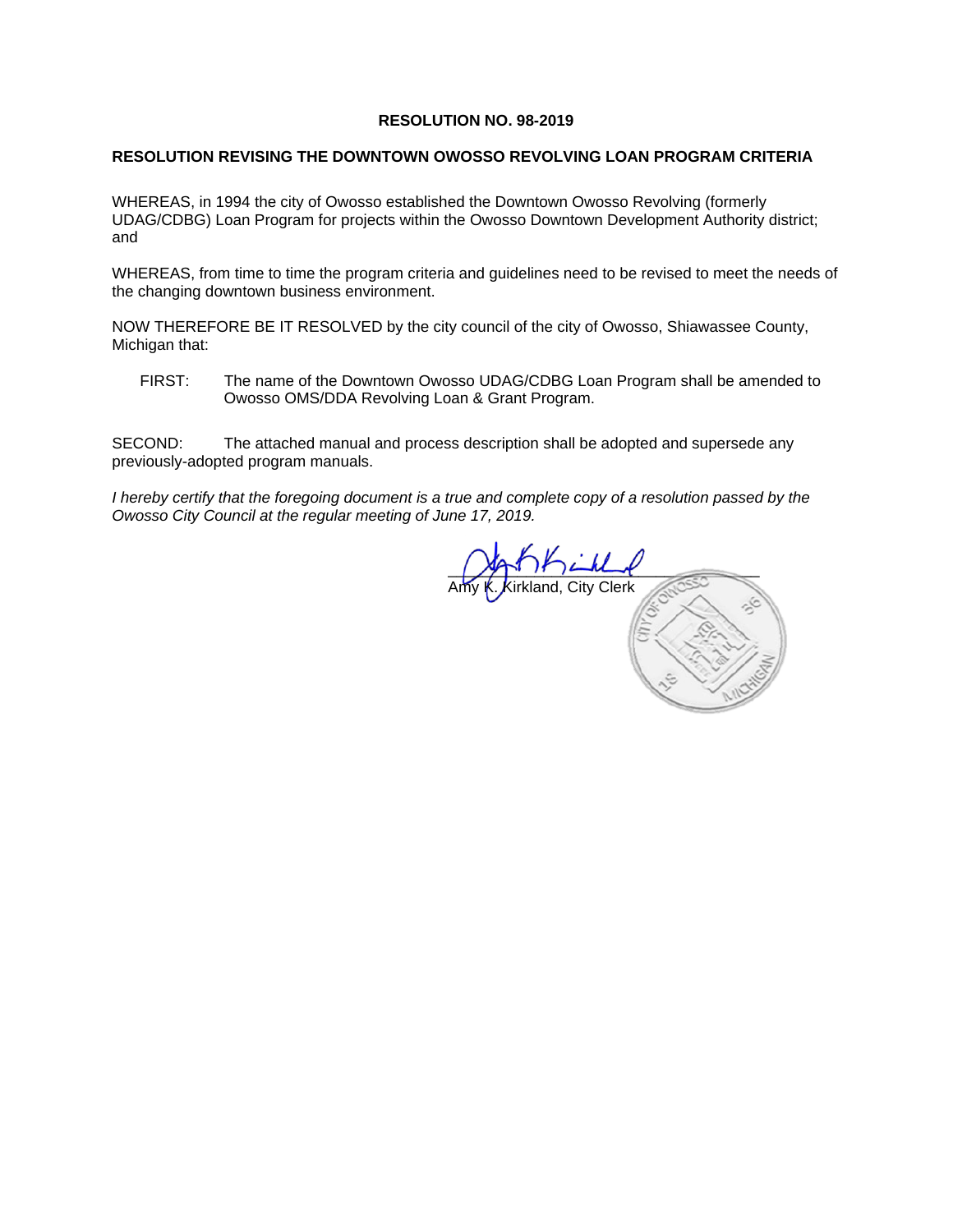# **OWOSSO OMS/DDA REVOLVING LOAN AND GRANT PROGRAM**

# **Manual and Process Description**

This manual and process version will be applicable from July 1, 2019 through June 30, 2020

#### **Introduction**

This program is available to B1 – B4 zoned for-profit businesses, landowners, and corporations within the city limits.

OMS/DDA administers the program as authorized by the city council.

The program is administered on a year-by-year basis.

The Economic Vitality (EV) Committee of OMS/DDA leads the program and is responsible to recommend updates to the program on a fiscal year basis.

The fiscal year is from July 1<sup>st</sup> of the current year through June  $30<sup>th</sup>$  of the subsequent year.

If applicable, the EV committee will present recommendations for updates to the OMS/DDA Board each year at the March OMS/DDA Board meeting.

The OMS/DDA Board will approve or reject the recommended changes at the April Board meeting.

With or without changes, this Program Process and Manual will be approved by the OMS/DDA Board and made available for use by July  $1<sup>st</sup>$  of each year.

All loans will be made at 3% fixed rate per year.

Loan length will be ten years or less.

Loan maximums are up to \$50,000 per project.

Grant maximums are up to \$50,000 per project.

Loans and/or grants may be made on the same project.

Loans are paid prior to project start; grants are paid upon project completion.

Repayment of loans will begin upon project completion.

### **Eligible Project Types**

- 1. Building access improvements including elevators loans or grants
- 2. Preservation of historic buildings
- 3. Upper story housing development
- 4. Retail space build outs and upgrading
- 5. Acquisition and improvement of blighted properties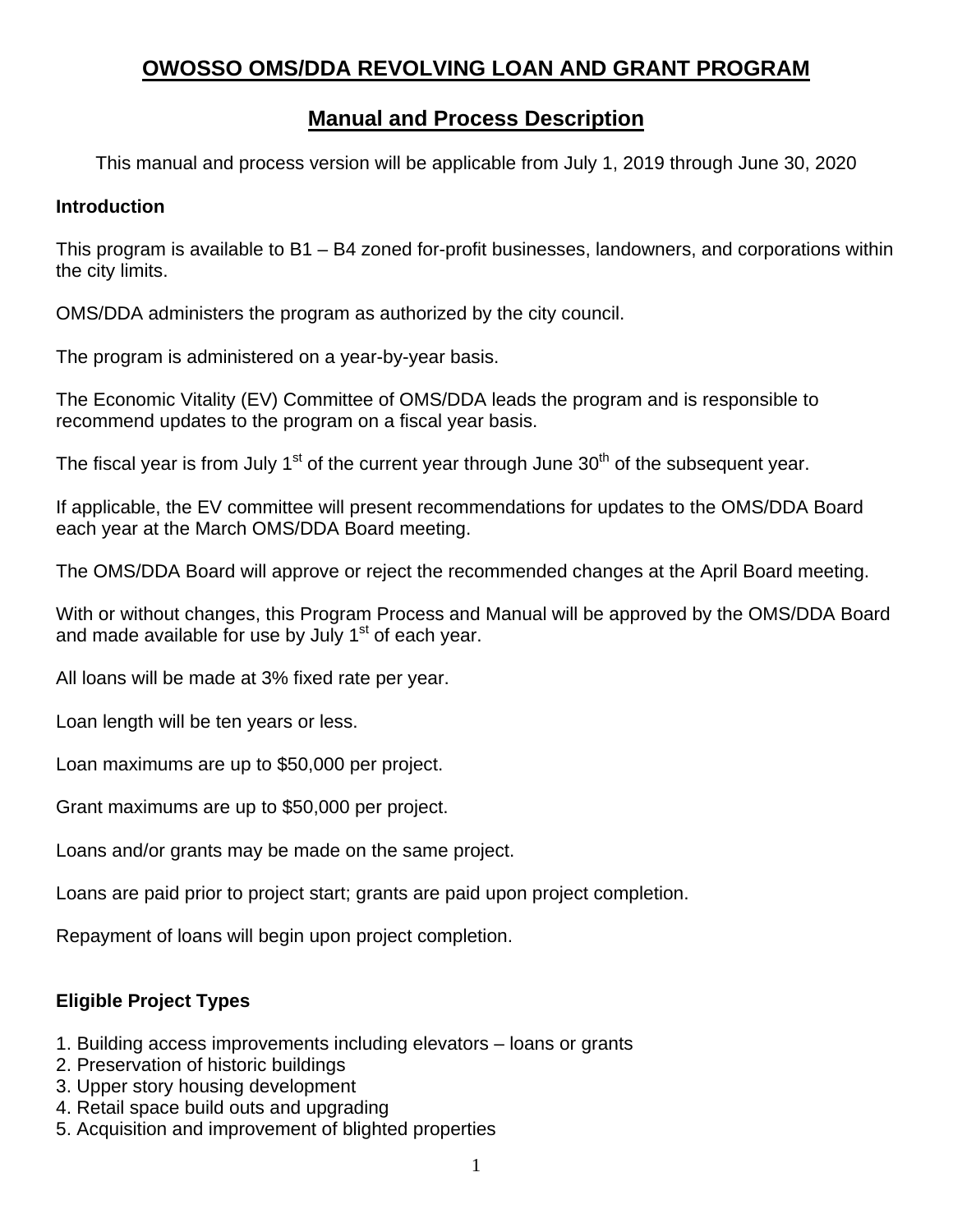- 6. Signage purchase or restoration
- 7. Environmental studies

8. Match on Main approved projects

## **Ineligible Project Types**

- 1. Re-financing of debt owed to private sector entities such as banks, credit unions, etc.
- 2. Projects or part of projects unrelated to the scope described in the program application
- 3. Business inventory acquisition or working capital
- 4. Payment of taxes, utilities, or other similar obligations

## **Application Process Steps**

- 1. Obtain the application form from the OMS/DDA website (downtownowosso.org) and complete it
- 2. If there are questions about completing the form, contact the OMS/DDA office at 989-494-3344
- 3. Submit by email the application form to: downtownowosso@gmail.com

4. The EV committee of the OMS/DDA Board will review at their next meeting and advise applicant whether your application was accepted for further consideration.

5. If your application was not accepted, you will be provided with the rationale for the decision and if applicable, things to do to make the application acceptable to move forward

- 6. If your application was for a grant, approval determination is by the OMS/DDA Board
- 7. If your application was for a loan, preliminary approval determination is by the OMS/DDA Board

8. Upon preliminary approval by the OMS/DDA Board, the application is sent to the loan committee

9. Upon review, the loan committee will request additional information as they deem necessary

10. If approved by the OMS/DDA Board for grants, and the loan committee for loans, a project plan with timing will be submitted to OMS/DDA

- a. all projects must be completed in two years or less
- b. the OMS/DDA EV committee will monitor project progress
- c. if projects are not completed in two years, loans payment will begin regardless

## **Criteria for Eligible Project Types**

- 1. Building Access Projects
	- a. The building must be multi-story and have 4,000 or more square feet per floor
	- b. For shared elevator projects, adjoining building floor size can be included to achieve 4,000 square feet if necessary
	- c. Projects may include barrier free lavatories, aisle and doorway widening, and ramps
	- d. Architectural services for building access are eligible for a grant of up to \$5,000
	- e. Elevators for building access are eligible for a grant of up to \$25,000
- 2. Preservation of Historic Buildings
	- a. If applicable, the project plan must be approved by the Historic District Commission prior to submission to the loan committee
- 3. Upper Story Housing Development
	- a. The upper story must have 800 square feet or more; "micro loft" projects will be considered
	- b. Air conditioning and cable wiring in each room except bathrooms must be included
	- c. Fire suppression must be included, and the fire suppression plan must be approved by the city building inspector prior submission to the loan committee
	- d. Fire suppression is eligible for a grant of up to \$25,000 for projects with two or more upper